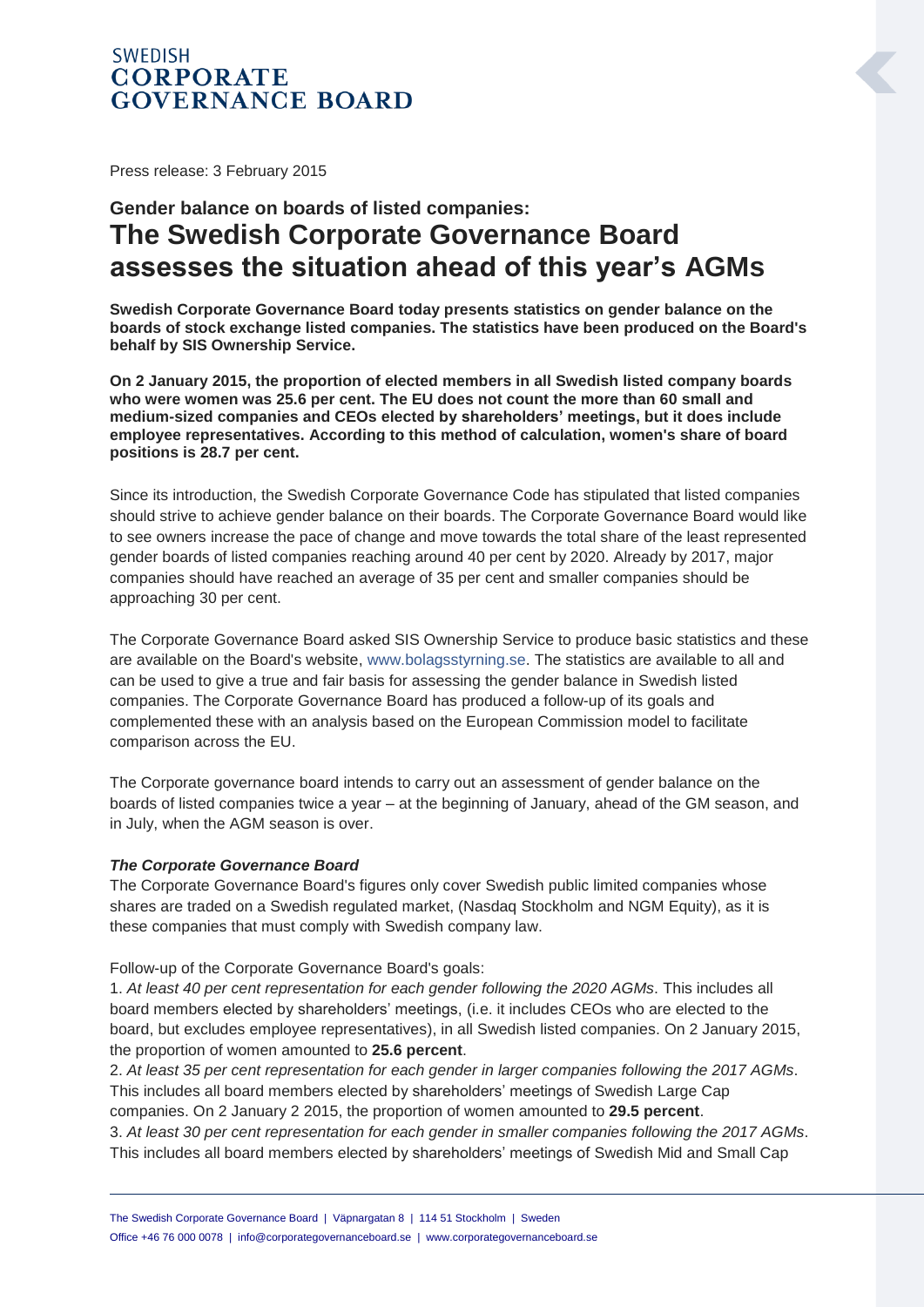## **SWEDISH CORPORATE GOVERNANCE BOARD**

companies and Swedish companies listed on NGM Equity. On 2 January 2 2015, the proportion of women amounted to **23.9 percent**.

#### *The European Commission*

On 14 November 2012, the European Commission published a draft directive on gender composition on boards of listed companies (COM (2012) 614 final), and this statistical model is used throughout Europe. The proposal covers the following:

• All Swedish companies whose shares are traded on a regulated market are covered, with the exception of SMEs (small and medium-sized enterprises), i.e. groups of companies with a maximum of 250 employees and an annual turnover of less than € 50 million, or a balance sheet total of less than € 43 million, (of which only one of the financial thresholds needs to be applied). On 2 January 2015, 67 Swedish listed companies were classed as SMEs.

• The figures include all board members who are not also members of the executive management, (i.e. non-executives), and therefore excludes CEOs who are also elected to the board of directors of a listed company.

• Employee representatives on company boards are explicitly covered by the proposed directive.

On 2 January 2015, gender balance according to the European Commission's method of calculation was as follows:

• The proportion of women on the boards of Swedish listed company amounted to **28.7 per cent**.

• The proportion of women on the boards of Swedish Large Cap companies amounted to **30.9 per cent**.

#### *Employee representatives*

• Trade unions appoint the employee representatives. On 2 January 2015, the proportion of female employee representatives on the boards of Swedish listed companies amounted to **29.6 per cent**.

For further information, please contact Bjorn Kristiansson at [bjorn.kristiansson@bolagsstyrningskollegiet.se](mailto:bjorn.kristiansson@bolagsstyrningskollegiet.se) or on +46 (0)760 000 078